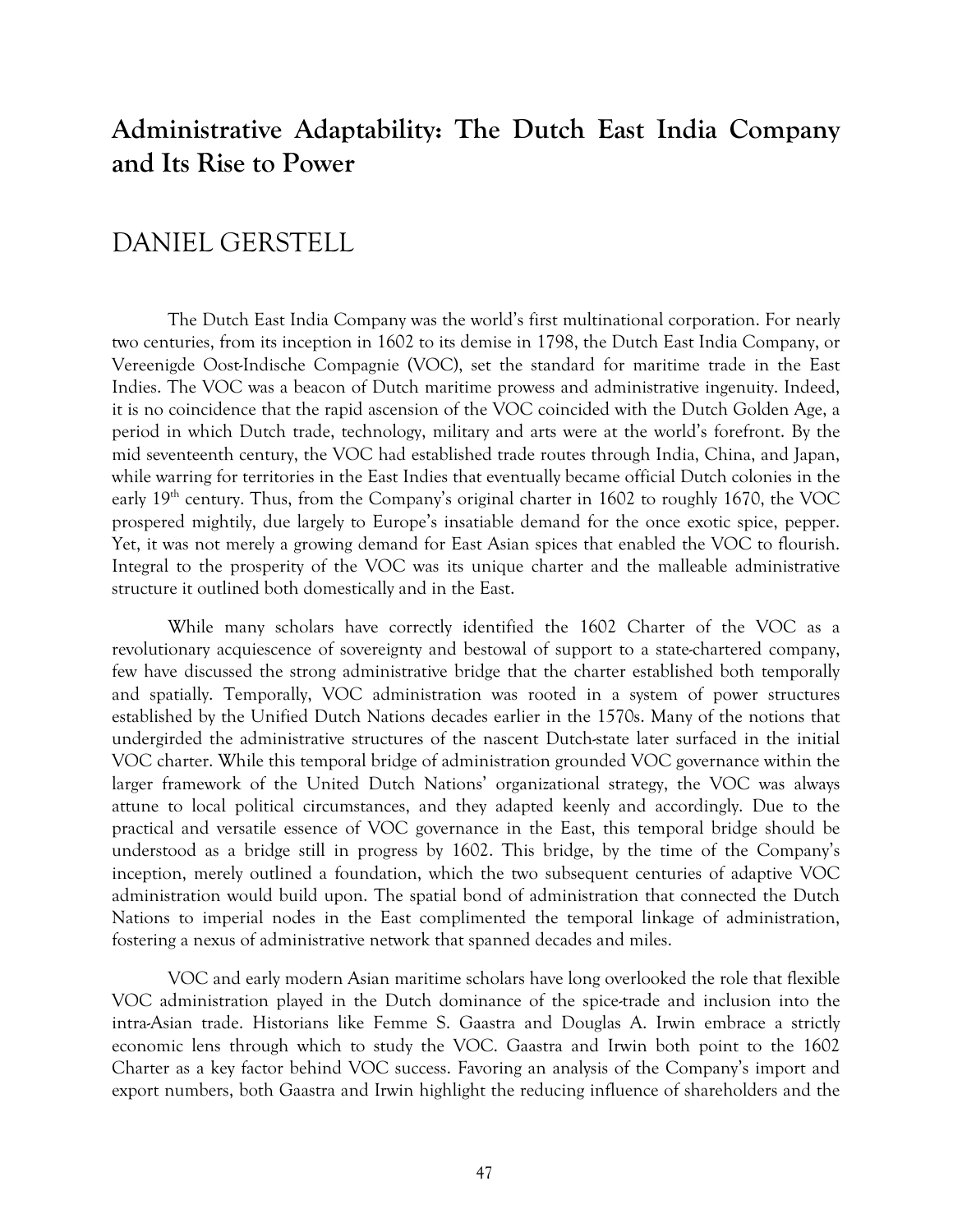economic shifts in managerial incentives that the 1602 Charter ushered in.<sup>1</sup> Gaastra and Irwin attribute the divergence of English and Dutch trade policies to these economic shifts produced by the original VOC charter.<sup>2</sup> For Gaastra and Irwin these divergent profit strategies, as later detailed, are the prime reason for VOC dominance.

Other VOC literature has focused on the indigenous side of the seventeenth century Indian Ocean market. Burmese historian Wil O. Djik credits the intricacies and breadth of the Asian market as it extended out from Burma as integral to Dutch success. Yet, Djik fails to mention any administrative advantages the VOC possessed, and instead concentrates solely on the natural and geographical value of Burma.<sup>3</sup> George D. Winius and Marcus P.M. Vink center their analysis of the VOC on India. Winius and Vink, dismiss the economic scholars too concerned with numbers, and attribute Dutch success to VOC "emporialism," or the targeting of markets and not territory.<sup>4</sup> Om Prakash ascribes VOC prosperity to the Company's solidification of trade with Japan, but fails to expand on the administrative adaptability the Dutch exhibited in maintaining that tenuous relationship.<sup>5</sup>

Reinout Vos and Karen Ward both address the pliable VOC administration, yet neither scholar considers this flexibility a fundamental facet of Dutch success. Vos' study of the Palembang tin trade during the eighteenth century attempts to dispel the notion that the Dutch political trade system, or simply, monopoly, was doomed to failure.<sup>6</sup> Indeed, Vos attests this system was directly responsible for two centuries of VOC dominance. Vos' Janus image of the VOC, which is discussed later, reveals the adaptability essential to monopoly. Vos details the Company's art of deciding when to use the soft skills of diplomacy or the soldier's iron hand. Yet, while Vos highlights this administrative adaptability, his work aims to reexamine the causes responsible for the VOC demise around 1800. Ward too emphasizes the Company's dynamic administration, but examines it with regards to the burgeoning of the Dutch imperial web. Ward focuses on the network of forced migration to explain how the Company coalesced as a system of intersecting fields of partial sovereignty.<sup>7</sup> While Ward addresses this administrative pliability, she fails to connect it to VOC economic success. Thus, building off of Ward and Vos, I hope to illuminate the fruitful impact that administrative adaptability had on the rise of the VOC.

<u> 1989 - Jan Samuel Barbara, político establecido de la provincia de la provincia de la provincia de la provinci</u>

<sup>1</sup> Femme S. Gaastra, "War, Competition and Collaboration: Relations between the English and Dutch East India Company in the Seventeenth and Eighteenth Centuries," in *The Worlds of the East India Company*, ed. H.V. Bowen, Margarette Lincoln and Nigel Rigby (Woodbridge, Suffolk: Boydell Press, 2002), 51.

<sup>&</sup>lt;sup>2</sup> Douglas A. Irwin, "Mercantalism as a Strategic Trade Policy: The Anglo-Dutch Rivalry for the East India Trade",

*Journal of Political Economy, 99, no. 6 (1991): 1307.*<br><sup>3</sup> Wil O. Dijk, Seventeenth Century Burma and the Dutch East India Company 1634-1680 (Singapore: Singapore University Press, 2006), 5.

<sup>4</sup> George D. Winius and Marcus P.M. Vink, *The Merchant-Warrior Pacified: The VOC (The Dutch East India Company) and its Changing Political Economy in India* (Oxford: Oxford University Press, 1991),5.

<sup>5</sup> Om Prakash, *Bullion for Goods: European and Indian Merchants in the Indian Ocean 1500-1800* (New Delhi: Manohar Publishers, 2004), 17.

<sup>6</sup> Reinout Vos, *Gentle Janus, Merchant Prince: the VOC and the Tightrope of Diplomacy in the Malay World, 1740-1800* (Leiden: KITLV Press, 1993), 3.

<sup>7</sup> Kerry Ward, *Networks of Empire: Forced Migration in the Dutch East India Company* (New York: Cambridge University Press, 2009), 5.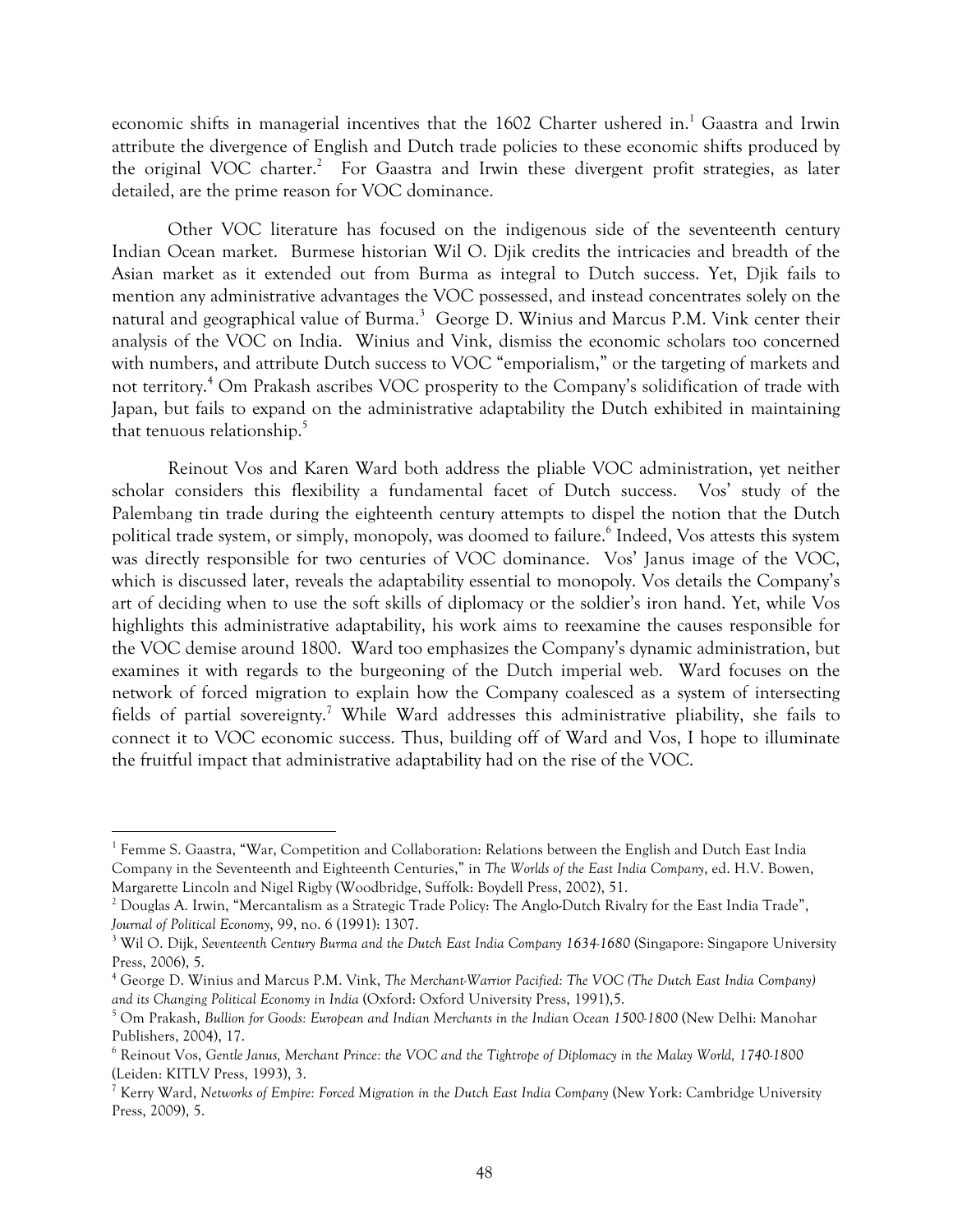Through this contingent nature of administration, the VOC gained entry into the notoriously exclusive and restrictive markets of China and Japan. Trade with these introverted nations not only assured the VOC a vital position within the intra-Asian trade market, but also, and equally significant, kept competing European powers on the outskirts of Asia's domestic trade. The 1602 Charter reinforced the Dutch belief in balances of power through the method of administration it established for the VOC. Thus, VOC administration and sovereignty, both afforded in the initial charter, stimulated Dutch fortune in the East.

However, before delving into a discussion regarding the initial VOC charter, it is essential to first outline the aims of this paper. Broadly, this paper seeks to illuminate the factors responsible for the VOC's sweeping success during the first half of the seventeenth century. While focusing on the administrative and relatively sovereign natures of the VOC, this paper intends to elucidate why the Dutch East India Company and not, say the English East India Company, came to monopolize the Asian spice trade from 1602-1670. By chronicling the VOC network throughout the East Indies, China, Japan and India, this paper endeavors to capture both the magnitude and breadth of VOC influence in Asia. In order to begin this analysis, it is necessary to examine the events that induced the capricious geopolitical landscape of Europe at the turn of the seventeenth century.

Portuguese explorer Vasco Da Gama ushered in a new era in the history of Euro-Asian relations with his arrival in Calicut, India on May 20, 1498.<sup>8</sup> Da Gama's discovery of the all-water route to the East Indies, via the Cape of Good Hope, served to integrate the Indian Ocean into the nascent global economy. The three principle segments of this economy, Europe, Asia and the New World (Americas), were drawn in to a vortex of global trade that relied critically on the growth of trade in each region.<sup>9</sup> This burgeoning world trade was so revolutionary that the progenitor of capitalism and modern economic thought, Adam Smith, in his work *An Enquiry into the Nature and Causes of the Wealth of Nations*, declared the discovery of the Cape of Good Hope, along with the discovery of America, 'the two greatest and most important events recorded in the history of mankind'.<sup>10</sup> While there is undoubtedly an element of hyperbole in Smith's assertion, Da Gama's discovery in 1498 had immense implications on European interests and affairs both domestically and in Asia for the next three centuries.

Capitalizing on Da Gama's exploration, the Portuguese quickly became the dominant European force in the Indian Ocean by the early sixteenth century. With its headquarters in Goa on India's west coast, the Portuguese traded precious metals in return for spices, most notably pepper.11 Although Portugal's royal monopoly of the Cape route was unchallenged during the majority of the 16<sup>th</sup> century, shortage of capital and poor profitability forced Portugal to reconsider its participation in the Asian trade.<sup>12</sup> By 1570, Portuguese withdrawal from intra-Asian trade was virtually complete, as the spice trade opened to free competition.

<sup>8</sup> Prakash, *Bullion for Goods*, 13. 9 *Ibid.,* 40.

<sup>10</sup> *Ibid.,* 29.

<sup>11</sup> Ward, *Networks of Empire,* 128.

<sup>12</sup> Prakash, *Bullion for Goods*, 46.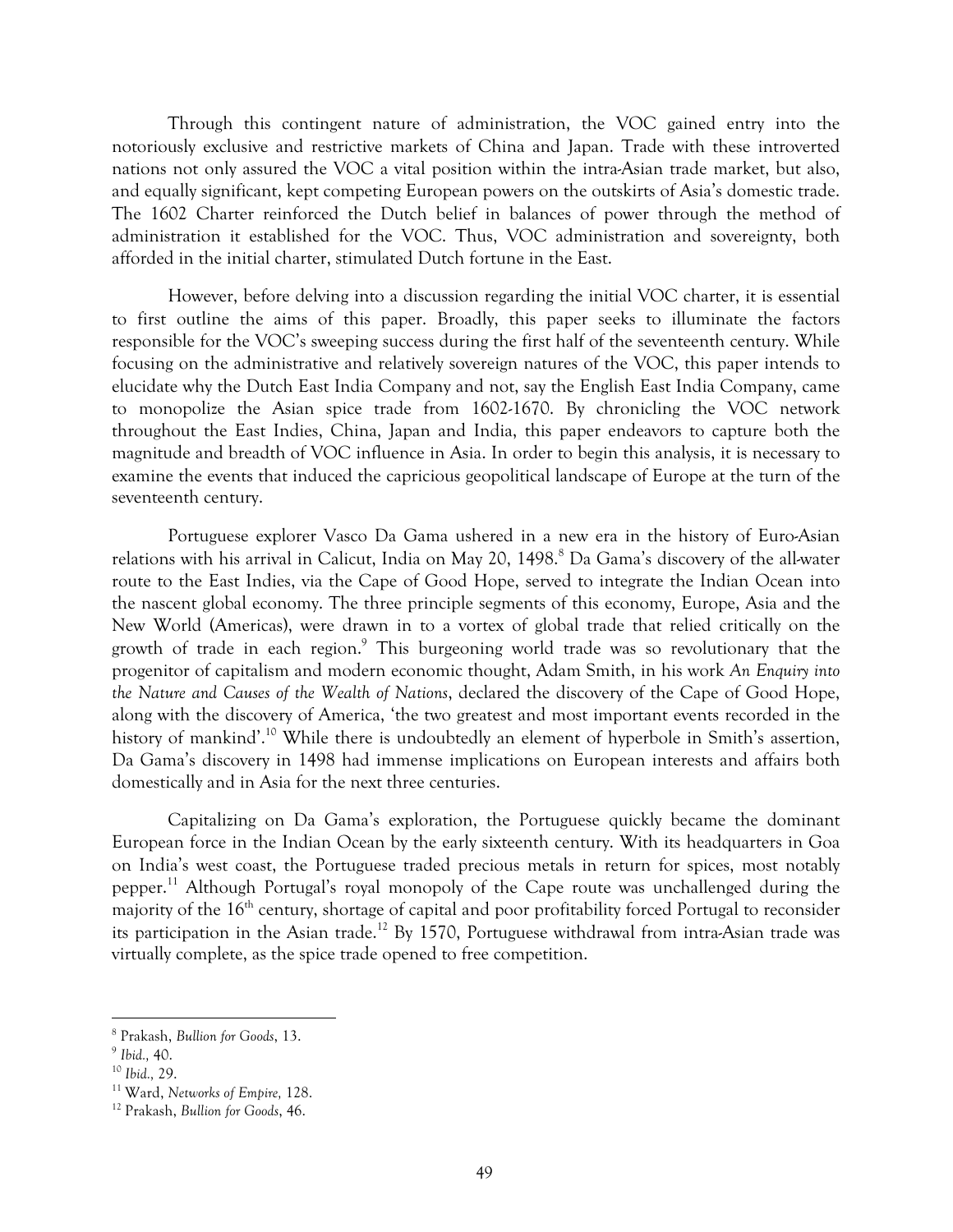Meanwhile, in Europe, a revolt against King Philip II and his sprawling Spanish Empire threatened to upset the delicate balance of European powers in the late sixteenth century. Led by William of Orange, the united Seventeen Provinces of the European low-countries rebelled against the Spanish in 1568.13 This rebellion, known as the Dutch Revolt, signaled the beginning of the Eighty Years' War. Although by 1579 Philip II had managed to quell the majority of the rebellion, seven united provinces continued to revolt in the north. In 1579 these Seven Nations came together formally via the signing of the Union of Utrecht, a treaty that pledged each province's communal support in resistance against the Spanish.<sup>14</sup> The Act of Abjuration signed in 1581 reaffirmed the Union's solidarity, as the Seven Nations declared formal independence from the Spanish Crown.15 Nevertheless, in 1580, following the death of Sebastian I, Philip II capitalized on the succession crisis in Portugal, by declaring his right to the Portuguese throne, thus forming the potent Iberian Union.16

Philip's annexation of Portugal had two particular effects that ultimately fostered the impetus for Dutch entry in the Asian spice trade and, in turn, the spawning of the VOC. Firstly, the closure of Seville and Lisbon in 1585 to Dutch vessels marked the end of Dutch trade with Portugal.<sup>17</sup> This, coupled with the loss of Antwerp in 1585 via siege, forced the Dutch out of the European spice trade. Prior to the siege, Antwerp was not only the capital of the Dutch Revolt, but also the staple market for Asian goods in northwestern Europe.<sup>18</sup> Thus, the ensuing Dutch blockade of the Scheldt River crippled Antwerp, but left the Dutch devoid of any access to major international trading ports. Excluded from three European centers of Asian goods markets, Dutch merchants were compelled to somehow gain access in to the spice trade. For many Dutch merchants, a strong incentive to challenge the Portuguese monopoly of the Cape route emerged. In short, there seemed no better option than direct Dutch participation in the Euro-Asian spice trade.<sup>19</sup>

Dutch involvement in the Indian Ocean trade arose in the 1590s. Harboring political animosity, Dutch merchants sought to injure Spanish commercial interests, while ensuring the maximization of their personal profits.<sup>20</sup> Renowned military historian, Geoffrey Parker described this retributive impetus as the Dutch waging "an element of economic warfare."<sup>21</sup> By the turn of the seventeenth century, there were six Dutch pre-companies that had formed for trade in the East Indies.22 With Amsterdam, Zeeland, and Rotterdam each housing two pre-companies, competition became fierce. Inevitably, cost prices of pepper and other spices rose while their sale prices declined.<sup>23</sup> Some Dutch statesmen, like Johan van Oldenbarnevelt, quickly realized the economic

<u> 1989 - Jan Samuel Barbara, margaret e</u>

<sup>19</sup> *Ibid.,* 16.

<sup>13</sup> Geoffrey Parker, "Why Did the Dutch Revolt Last Eighty Years?", *Transactions of the Royal Historical Society* 26, no. 53 (1976).

<sup>14</sup> *Ibid.,* 61.

<sup>15</sup> Parker, *Ibid.,* 62.

<sup>16</sup> Prakash, *Bullion for Goods*, 63.

<sup>17</sup> *Ibid.,* 15.

<sup>18</sup> *Ibid.,* 15.

<sup>&</sup>lt;sup>20</sup> Parker, "Why Did the Dutch Revolt Last Eighty Years?", 63.

<sup>21</sup> Prakash, *Bullion for Goods*, 63.

<sup>22</sup> Gaastra, "War, Competition and Collaboration", 50. 23 Prakash, *Bullion for Goods*, 16.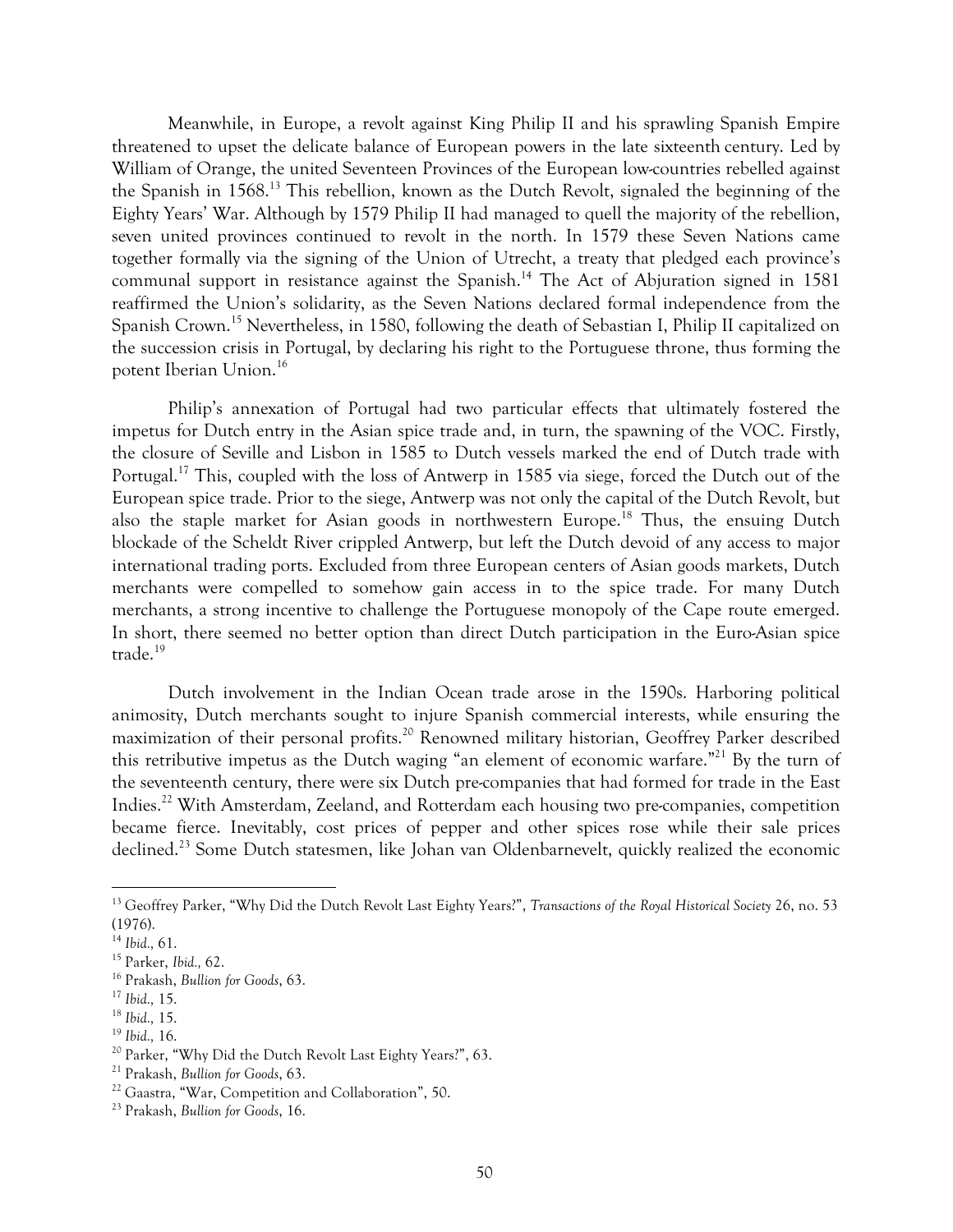potential of the East Indies trade and the pressing need to restrict intense competition among the several Dutch companies.<sup>24</sup> Van Oldenbarnevelt was instrumental not only in petitioning the States-General (Dutch parliament) for a united company, but also in his mediatory role that brought the various companies together.<sup>25</sup> The States-General was interested in a united company for two primary reasons. First, by curbing competition via a united company, trade in the East Indies would be conducted more profitably. Second, a united company would be better equipped to challenge Spanish and Portuguese competition in the East Indies. In this capacity, a united company could then be used as a potent agent in the war against the Spanish.<sup>26</sup>

For many Dutch statesmen, economic and political aspirations turned into reality, when on March 20, 1602 the States-General chartered the Dutch East India Company.<sup>27</sup> The charter granted the VOC a twenty-one-year monopoly over all trade east of the Cape of Good Hope. Further rights were extended to the VOC via its founding charter, such as the ability to pass and enforce its own laws and the power to engage in war with other nations.<sup>28</sup> While the charter did not allow the VOC to declare war on foreign forces, the VOC's ability to engage in warfare would prove to be extremely influential over the next century, as Portuguese and Spanish imperial nodes became ripe targets for Dutch merchants.<sup>29</sup>

While the 1602 Charter was revolutionary in granting such relative sovereignty to a statebacked company, the charter drew heavily upon the political structures outlined by the United Provinces in the groundbreaking Union of Utrecht in 1579.<sup>30</sup> Through the charter, the States-General sought to establish a town-based corporate structure while capitalizing on the firm bonds among Dutch patrimonial elites: philosophies that had fostered the Dutch State's rapid ascension. <sup>31</sup> Headquartered in Amsterdam, the VOC resembled an administrative microcosm of the United Dutch Nations' governing body. Like the States-General, which was divided into regional and civic chambers, The VOC was composed of six chambers—Amsterdam, Zeeland (Middleburg), Rotterdam, Delft, Enkhuisen and Horn.<sup>32</sup>

Each chamber had roughly fifteen directors, or the so-called *bewindhebbers*. These directors were major stockholders who supplied and outfitted ships for the Asian spice trade from their respective chamber. Central authority of the VOC rested in the *Heeren XVII*, or The Seventeen Gentlemen. Selected from the *bewinhebbers* of the various chambers, The Seventeen Gentlemen served as the Company's Board of Governors. Amsterdam had the most influence in this directorate, as eight of the Seventeen Gentlemen were selected from Amsterdam's chamber. Four delegates were selected from Zeeland, and one delegate each from the smaller four chambers. The

<sup>24</sup> *Ibid.,* 16. 25 *Ibid.,* 16. 26 *Ibid.,* 16.

<sup>27</sup> Dijk, *Seventeenth Century Burma*, 58.

<sup>28</sup> Ward, *Networks of Empire*, 53. 29 *Ibid.,* 53. 30 *Ibid.,* 51. 31 *Ibid.,* 53.

<sup>32</sup> Dijk, *Seventeenth Century Burma*, 58.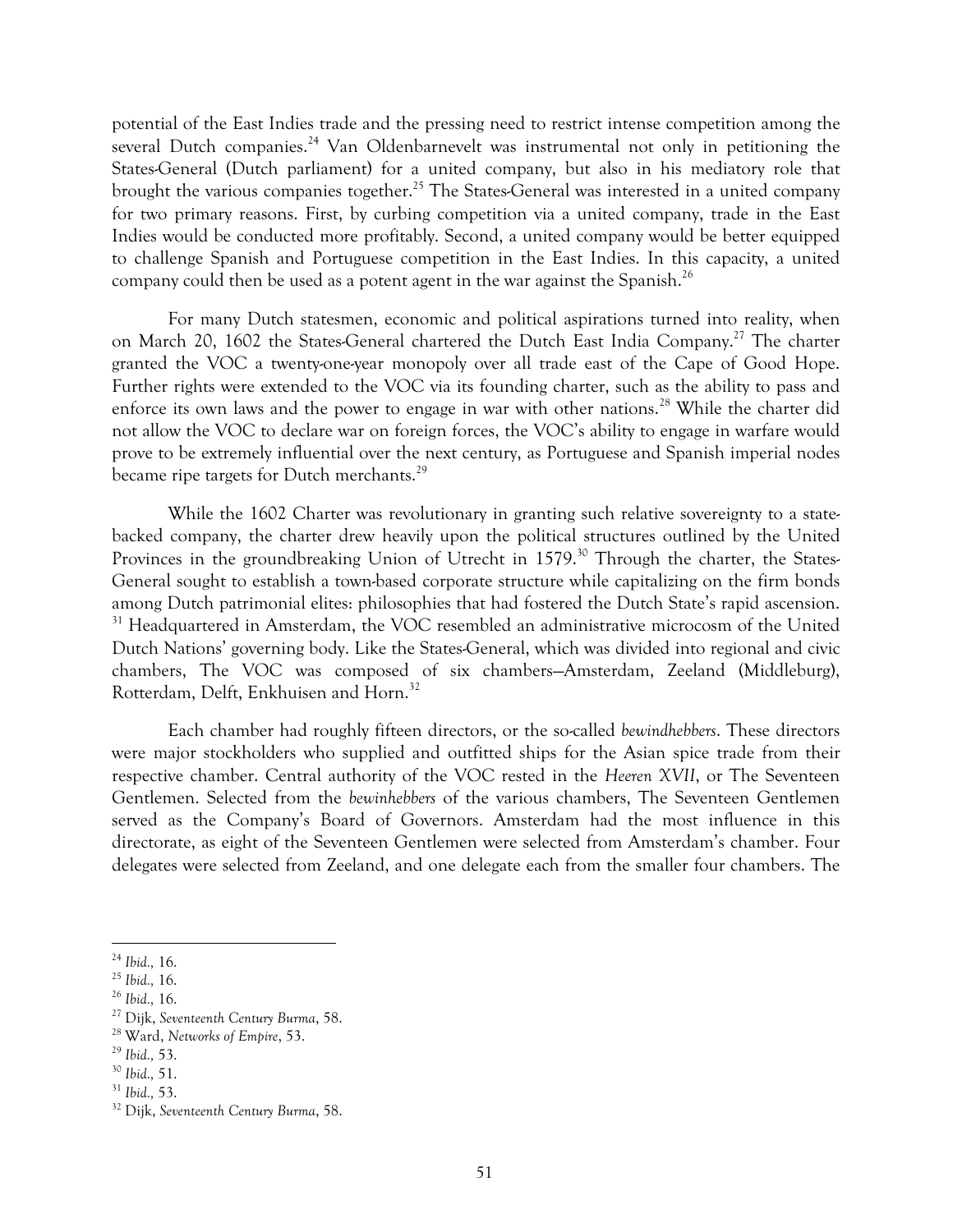seventeenth seat rotated amongst all the chambers aside from Amsterdam, as the smaller chambers were wary of an Amsterdam majority within The Seventeen Gentlemen.<sup>33</sup>

The overlapping patrimonial networks of the States-General and the VOC ensured protection for the Company and a vested interest in its success.<sup>34</sup> In a state where merchant elites formed the backbone of the wealthy and influential population, many men emerged as prominent figures in both the States-General and the VOC. Although the VOC was inextricably linked to the state through the 1602 Charter, this linkage was greatly bolstered by the overlapping network of merchant elites. The political discord, struggle for power, and quest for sovereignty that typically defined the relationship between the state and its sponsored ventures never manifested in seventeenth century VOC history. Instead, this elite merchant network obfuscated any political and ideological separation between the States-General and the VOC. As historian Kerry Ward attests, "the States-General protected the monopoly of the VOC from its inception until its final dissolution and did not effectively interfere directly in the empire." 35 The Company's incestuous relationship with the States-General garnered a great deal of sovereignty for the VOC, as interests between the two bodies were almost always shared. This sovereignty was no more evident than in the States-General's allowance of the Company's creation and circulation of its own currency, a right certainly not granted under the charter.<sup>36</sup>

As renowned economic historian Douglas Irwin asserts, the VOC was able to promptly distinguish itself as the premier force in the spice trade through its unique institutional structure and economic objectives, both of which differed greatly from that of the rival English East India Company.37 The 1602 Charter heavily diminished the role of the stockholders in Dutch maritime trade. In effect, as Irwin succinctly details, "stockholder control over the management of the company was supplanted by the government."38 Unlike the English Company, which was fueled by stockholder authority, the VOC charter served to reduce stockholder influence, while giving directors interests outside of the goal of high dividends.<sup>39</sup> The charter created managerial incentives to augment shipping volume, while insulating managers from the demands of investors.40 This in turn allowed the VOC to prosper through a strategy of maximizing a mix of profits and revenues, which encouraged the Dutch to market a larger quantity of more goods, yielding ever-increasing, steady profits.<sup>41</sup> The English strategy of profit-maximization proved less fruitful than the Dutch method of constantly increasing shipping revenue. Thus, while the English Company received no government stake or involvement (aside from the granting of the monopoly charter), the 1602 Charter cultivated close governmental ties for the VOC, ties that propagated the Dutch dominance of the spice trade.

<sup>33</sup> *Ibid.,* 58.

<sup>34</sup> Ward, *Networks of Empire*, 52. 35 *Ibid.,* 52.

<sup>&</sup>lt;sup>37</sup> Irwin, "Mercantalism as a Strategic Trade Policy", 1307.

<sup>38</sup> *Ibid*., 1307.

<sup>39</sup> Gaastra, "War, Competition and Collaboration," 51.

<sup>40</sup> Irwin, "Mercantalism as a Strategic Trade Policy", 1308.

<sup>41</sup> *Ibid.,* 1308.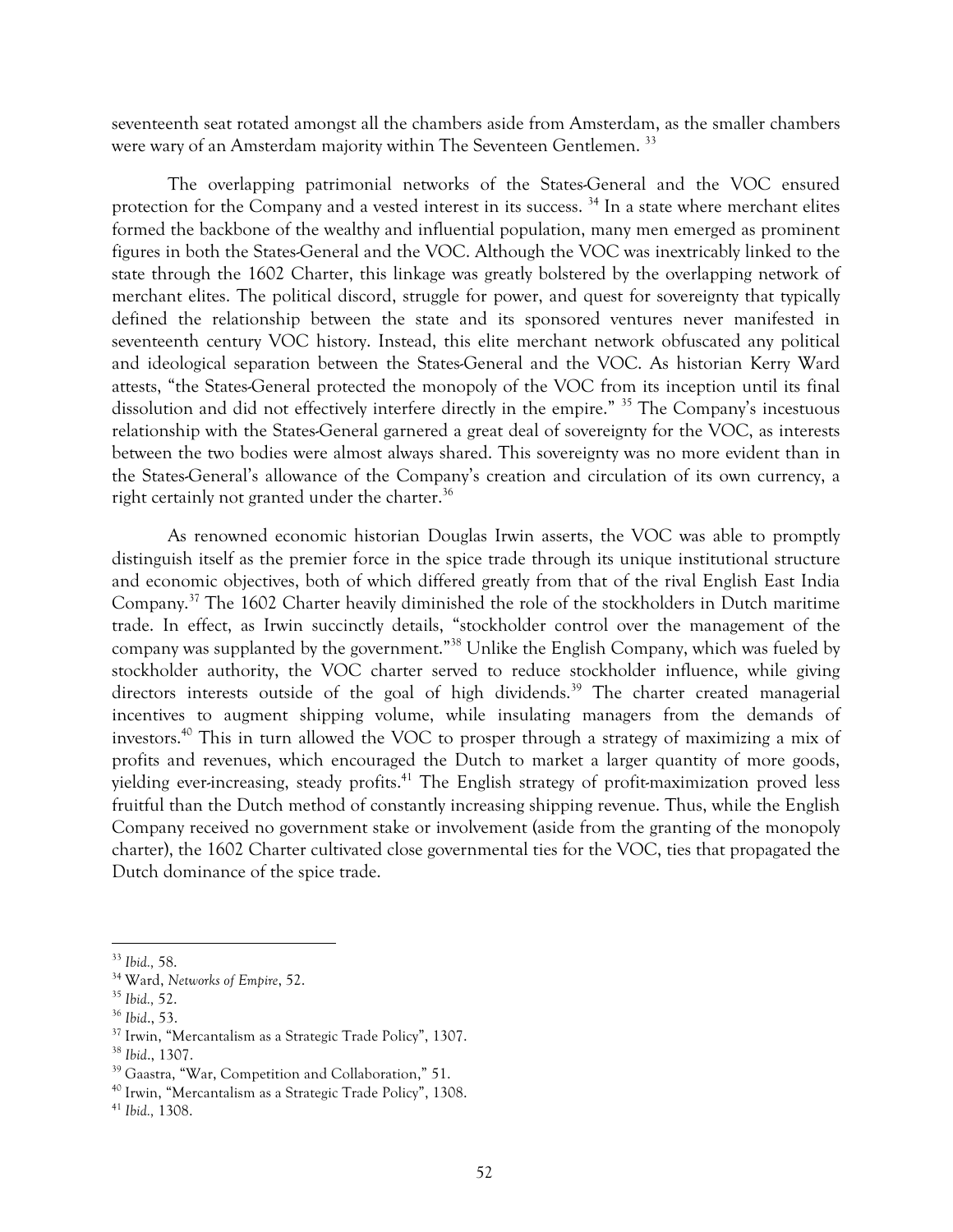The tightly organized, responsive Asian branch of VOC administration facilitated the domestic administration of the Company directed by the six chambers and the Seventeen Gentlemen. The Dutch administrative structure in Asia greatly resembled administrative structures of both the VOC domestically and, more broadly, the United Dutch States. Integral to Dutch success abroad was the keen and progressive reliance on systems of checks and balances. Established in 1610, the post of Governor General served as the greatest Dutch authority in the Asian theatre.<sup>42</sup> As a measure to guard against a despotic Governor General, the VOC established the Council of the Indies, a board of typically seven delegates who oversaw everything from the auditing of books to military affairs in Asia.<sup>43</sup>

Administratively, the Dutch learned a tremendous amount from the blunders and overall ineffectuality that mired Portuguese involvement in the sixteenth century spice trade. Success, as the Dutch quickly realized, was predicated on a distinct, regionally bifurcated view of the Euro-Asian trade market. The Portuguese failed to realize that like Europe, the Asian trade market was multi-dimensional.44 This error was manifest in the myopic and cursory nature with which the Portuguese managed their trade posts in the East Indies. Moreover, the Dutch understood the necessity to establish administrative and trading *centers*, not merely posts, in Asia. Prominent VOC scholar, Femme S. Gaastra adds, "The Portuguese example taught [the Dutch] the need for a center of shipping, trade and governance in the East."45 Largely speaking, the Dutch were able to avoid the detrimental affairs involving Asian political dynamics that plagued the Portuguese.<sup>46</sup> The futility of the Portuguese abroad engendered a Dutch regional focus on the Asian side of the spice trade, with great import placed on assessing the various indigenous political structures of the Asian market.

The VOC divided their trading enterprises into three categories.<sup>47</sup> Trade the VOC acquired via conquest was the first grouping, while trade conducted by virtue of exclusive contracts formed the second option. The third category was reserved for trade conducted by virtue of treaties. This organized, lucid method of categorization served to distance the Dutch from the Portuguese legacy of mismanagement in the East Indies and proved vital to the Company's overall success. Indeed, seventeenth century Burmese history expert, Wil O Djik asserts that "the political structure of any region in Asia was a major factor in determining the degree to which the [VOC] could assert its influence." 48

Naturally, the VOC would custom mold its dynamic administrative presence throughout the East Indies to the distinctive political structures of individual posts. For instance, the Dutch established a *Gouverneur* (Governor) in the small, vulnerable states of the Archipelago. In areas like Bengal and Surat, where trade was the foremost operation, the Dutch put a *Directeur* (Director) in power. Locations whose primary function was military (Malabar) called for a *Commandeur* 

<sup>&</sup>lt;u> 1989 - Jan Samuel Barbara, margaret e</u> <sup>42</sup> Dijk, *Seventeenth Century Burma,* 58.

<sup>43</sup> *Ibid*., 59.

<sup>44</sup> *Ibid.,* 59.

<sup>45</sup> Gaastra, "War, Competition, and Collaboration," 50.

<sup>46</sup> Djik, *Seventeenth Century Burma*, 81.

<sup>47</sup> Winius and Vink, *The Merchant-Warrior Pacified*, 10.

<sup>48</sup> Djik. *Seventeenth Century Burma*. 59.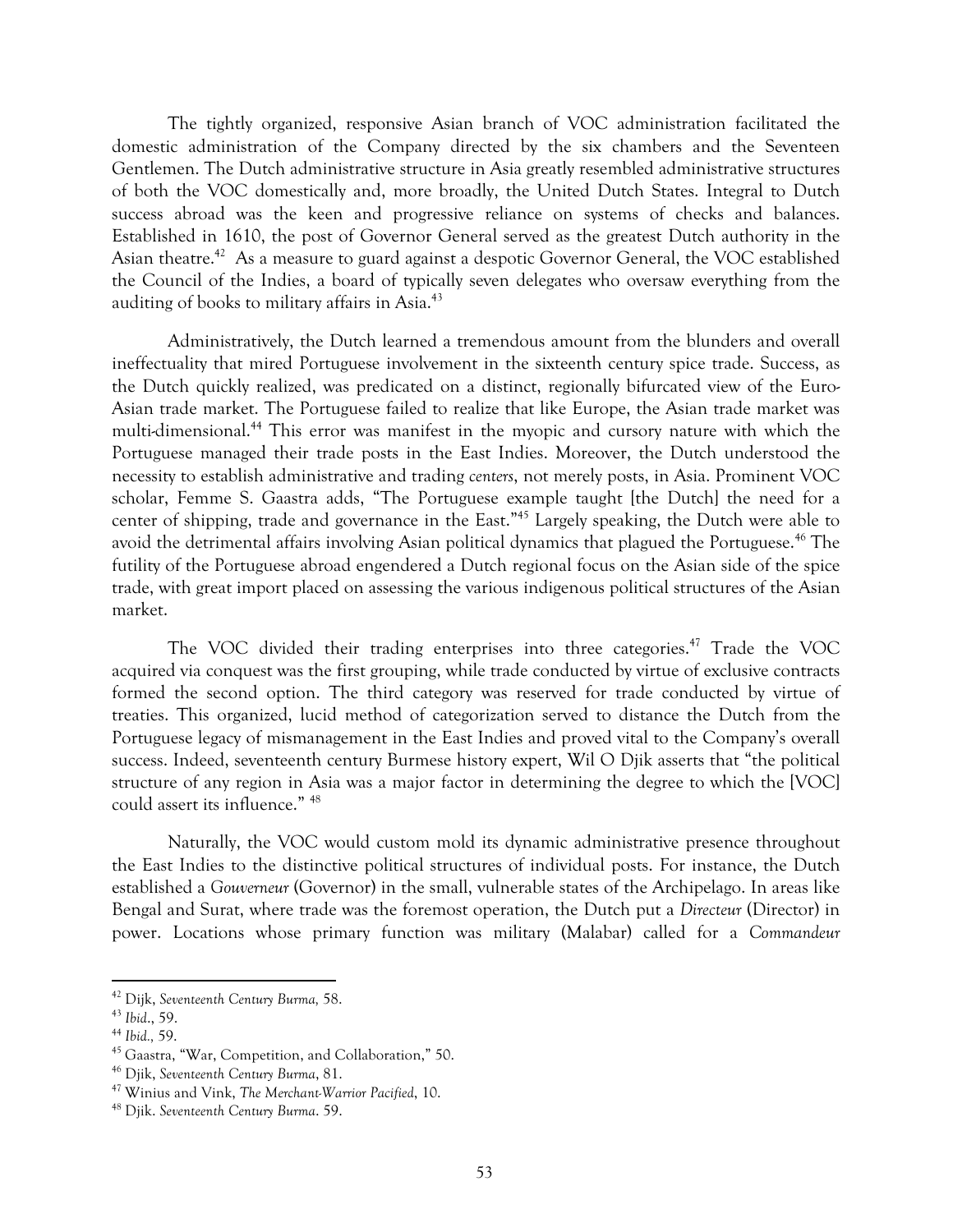(Commander), while authoritative empires like Japan and China had an *Opperhoofd* (Resident). 49 Unsurprisingly, each office, regardless of its status or importance, was, as Djik details, "run like a mirror image of Batavia," the VOC headquarters in Asia. Thus, the Dutch ability to tweak their administrative and diplomatic endeavors in the East Indies within their larger, universal framework of governance proved vital to prosperity.

Any analysis of the VOC presence in the Indian Ocean almost certainly starts in one place—Java. In 1619, under the guidance of Jan Pieterszoon Coen, the fourth Governor General, the VOC invaded Jayakarta, a small port town on the island of Java.<sup>50</sup> Jayakarta, renamed Batavia by the Dutch, became the new VOC headquarters, leaving behind the former VOC headquarters in the poorly situated Java town of Banten.<sup>51</sup> As the 1602 Charter allowed, Coen used military force to annihilate the indigenous inhabitants of Batavia. Battles on Java during the seventeenth century were bloody and for the most part, extremely one-sided. Batavia quickly grew in to the central hub of the VOC government, the meeting point for fleets, and the imperial capital of the East.<sup>52</sup> The Governor General and the Council of the Indies, together as the High Government, exercised *de facto* independence over the East Indies, as the time and distance required to communicate to and receive instructions from the Seventeen Gentlemen became too much of a hindrance for both parties. Indeed it took as long as two and half years sometimes to write and receive a letter on the Batavia-Amsterdam route!<sup>53</sup> Thus, the evolution of VOC law in Batavia was determined locally by the High Government.

In 1620 Governor-General Coen designed the separation of the government and the judiciary in the East with the creation of the Council of Justice. This signaled a shift in the administrative structure of the VOC away from European oversight. Time and distance between Company nodes in Europe and in the East forced local officials to act independently. With its President and nine members, the Council of Justice had jurisdiction over all civil and criminal cases concerning VOC employees, servants, and soldiers. 54 Judicial administration of the VOC, like its governmental administration, was greatly influenced by the structures and customs of the United Provinces. In forming its principles of jurisprudence, the Council of Justice developed the "Concordancy Principle," which determined the hierarchy of legal application.<sup>55</sup> Predominance was granted firstly to specific laws the VOC had established that catered to local circumstance, while the laws and procedures of the United Provinces fell next in line. Third in the order was the application of the laws of Holland and its cities.<sup>56</sup> Thus, the formation of councils and legal hierarchy within the Eastern legal administration of the VOC continued the trend of adopting native Dutch administrative structures and customs.

Although judicial administration of the VOC was shaped by local Dutch strategy, the political landscapes indigenous to the East often greatly dictated the tone and presence of VOC

<sup>49</sup> *Ibid.*, 59. 50 Ward. *Networks of Empire*, 67.

<sup>51</sup> *Ibid.,* 67. 52 *Ibid.*, 67. 53 *Ibid.,* 68.

<sup>54</sup> *Ibid.,* 69.

<sup>55</sup> *Ibid.,* 71.

<sup>56</sup> *Ibid.,* 71.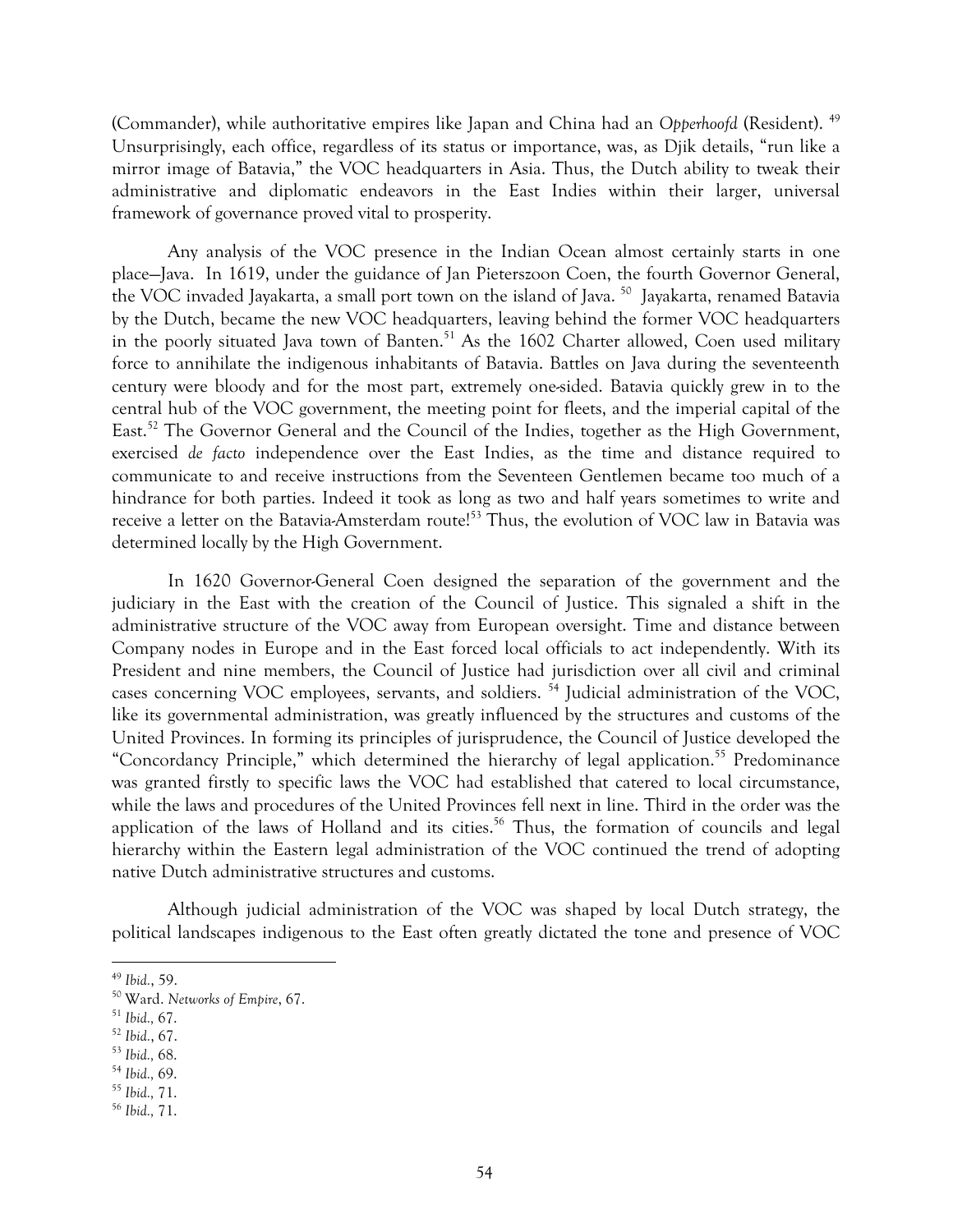judicial presence throughout Asia. The VOC developed the "Conflict of Laws" theory to address the plurality of laws that applied within the imperial network.<sup>57</sup> Like the Concordancy Principle, this theory established a hierarchical system that determined jurisdiction, law, and enforcement for subjects who normally came under different legal codes. Batavian legal historian Remco Raben argues that this plural structure was not a Dutch invention, but rather the Company's adaption to local Asian economic and social customs.<sup>58</sup> This accommodation to local practices was fueled exclusively by VOC desire to do business in the particular regions. Raben adds, "The plural structure offered a practical solution to the Dutch authorities, who refrained from interference with the indigenous population. The Company…left complicated issues such as civil jurisdiction to indigenous political leaders."59 Indeed VOC administration in the East embodied a practical and contingent nature. Only rarely did the VOC impose direct territorial sovereignty over its imperial nodes, as the Dutch proclivity for trade often trumped the hazardous urge to usurp local authority structures.

The VOC deferral to *adat* (the civil and customary laws of Indies societies) in many Eastern territories marked a prime example of the conditional nature of Company administration.<sup>60</sup> Relationships between the VOC and indigenous rulers emerged out of negotiations and treaties based on regulating trade. As the VOC was primarily concerned with securing revenue via trade, Company officials were often forced to comply with local guidelines for foreign traders. Indeed, as foreign merchants, the VOC assumed a relatively submissive position when dealing with authoritative nations like China and Japan. As Karen Ward states, "The extent to which the Company incorporated, adapted, or ignored local laws in crafting their own legal network was not uniform and could not be generalized across the empire except in terms of general principles."<sup>61</sup> The VOC masterfully modified its administration in Asia to protect its trade interests. Thus, the Company's ability to acclimate to local legal systems in the East exposed new Asian markets and furthered VOC prosperity.

Renowned early modern Indian historian, Om Prakash is so emphatic about the importance of Dutch trade with the Japanese that he suggests it was one of two factors, along with the spice trade monopoly, that enabled Dutch trade to prosper.<sup>62</sup> While there is perhaps a slight hyperbolic tone to Prakash's assessment, the significance of Dutch trade with Japan cannot be overlooked. Under the direction of Governor-General Jan Pietersz Coen, VOC focus in the 1620s shifted from securing a monopoly over the spice trade (which they had already done), to establishing intra-Asian trade networks alongside their intercontinental trade with Europe. The impetus behind this decision, as Prakash attests, was simple, "[Europeans needed] to find means of replacing exports of bullion from their home countries and pay less dearly for the Asian goods they

<sup>57</sup> *Ibid.,* 71.

<sup>58</sup> *Ibid.,* 72.

<sup>59</sup> Remco Raben, "Batavia and Colombo: The Ethnic and Spatial Order of Two Colonial Cities." Unpublished PhD dissertation. University of Leiden, 1996, 197.

<sup>60</sup> Ward, *Networks of Empire*, 74.

<sup>61</sup> *Ibid.,* 73.

<sup>62</sup> Prakash, *Bullion for Goods*, 76.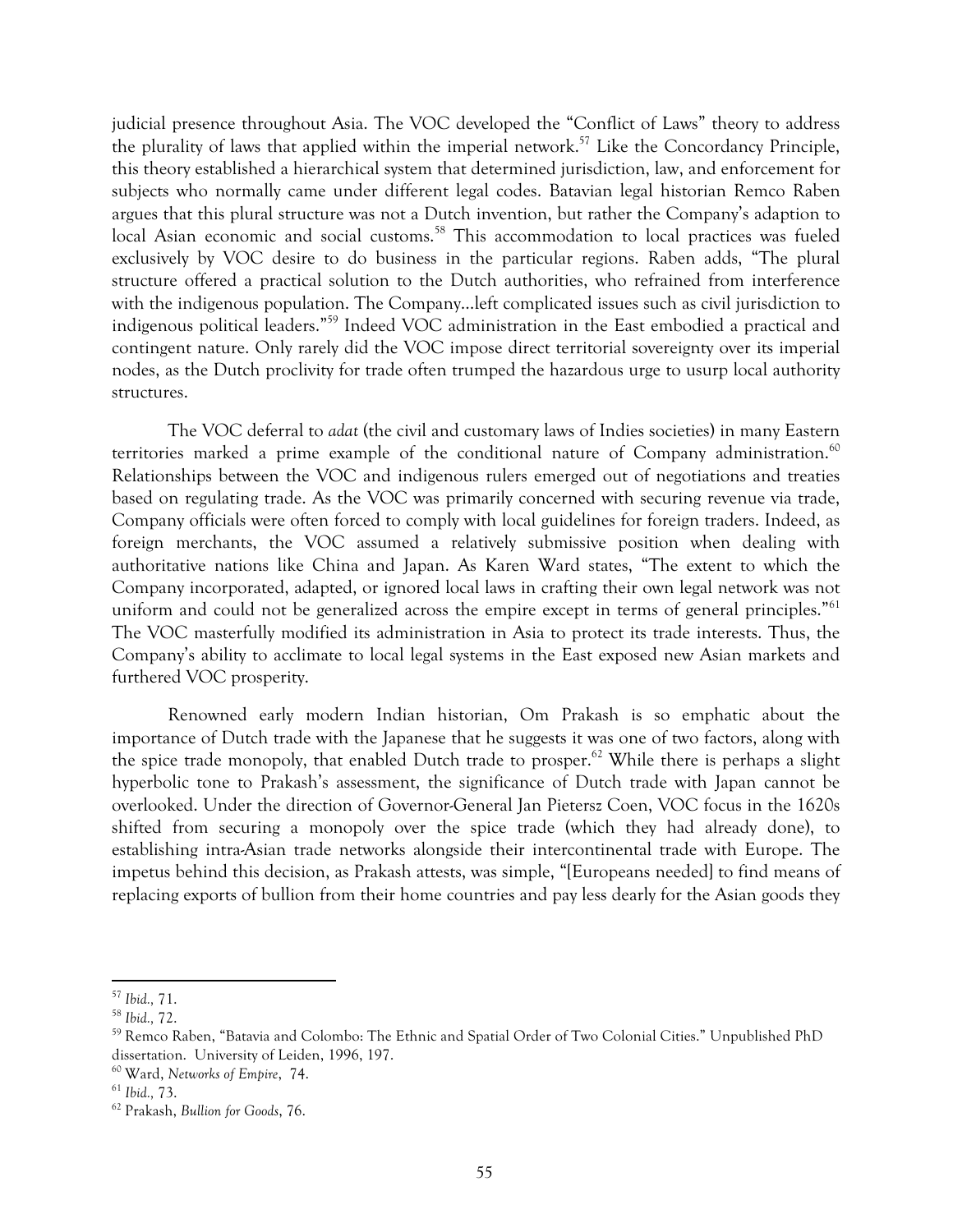sought."63 In short, the Dutch sought to capitalize on the irresistible abundance of silver that Japan produced.

As arguably the largest indigenous producer of precious metals, Japan was willing to trade its metals against high value goods, particularly raw silk from China. Thus, Japan became a hotly contested region amongst the embattled European powers, which all suffered from chronically low supplies of precious metals necessary for the procurement of return cargo from India.<sup>64</sup> Yet, the true potential of this Japanese-centered trade was never fully realized, as the inherently restrictive and sea-wary Japanese often stymied potential foreign fortunes. Fortunately, for the administratively pliable Dutch, an assurance of exclusive trading privileges with the Japanese in 1639 brought seismic prosperity and, less fortunately, a myriad of headaches.

The lure of silver compelled the Dutch to open their first Japanese factory at the port-city of Hirado in 1609.<sup>65</sup> From the onset, the Dutch were aware of the precariousness of their presence in Japan, understanding that business on Japan was nothing like business as usual on Java. Yet, in typical Dutch fashion, VOC merchants were able to maintain a trading relationship with the Japanese through the mid 1630s, while the respective English and Portuguese companies clumsily fell out of Japanese favor. However, a shift in Japanese foreign trade ideologies in the late 1630s and 1640s pushed Dutch trade with Japan to the brink. Distinguished early modern Sino-European relations' scholars, Tonio Andrade and John E. Wills Jr. both highlight the Japanese philosophical transformation as a perplexing deviation from over a century's worth of openness to European merchants, religious tolerance, and zeal for the expansion of Japanese maritime trade.<sup>66</sup> Andrade cogently argues that the emergence of small Japanese autonomous states in the sixteenth century, directed by lords known as *daimyo*, precipitated both foreign trade and maritime expansion.67 The Warring States Period, which covered much of the *daimyo* era in the 1500s led many financially desperate lords to turn to foreign trade. *Daimyo* rivalries drove maritime expansion by Japanese traders' creation of routes throughout Asia and Southeast Asia.<sup>68</sup>

The *Sakoku* edict of 1635 cemented the transformation of Japanese sentiments toward foreign trade. Mounting fears over the destabilizing influence of Catholicism and escalating anti-European attitudes compelled the Shogunate to enact the edict of 1635, which forbade Japanese citizens from leaving the country, extirpated Christianity, and confined Dutch trade to the one port of Nagasaki.<sup>69</sup> These "closed country" policies marked the expulsion of the Portuguese from Japan and greatly altered the Japanese trade-relationship with the Dutch. The Dutch were spared the fate of the Portuguese, as issues of religion never obfuscated trade for the VOC. Although Dutch trade in Japan still possessed a pulse after the edict of 1635, it did not appear destined for

<sup>63</sup> *Ibid*., 76.

<sup>64</sup> *Ibid.,* 132.

<sup>65</sup> *Ibid.,* 126.

<sup>66</sup> John E. Wills Jr., "Maritime Asia, 1500-1800: The Interactive Emergence of European Domination", *The American Historical Review*, 98, no. 1 (1993): 103.

<sup>&</sup>lt;sup>67</sup> Tonio Andrade, "The Rise and Fall of Dutch Taiwan, 1624-1662: Cooperative Colonization and the Statist Model of European Expansion", *Journal of World History*, 17, no. 4 (2006): 434 http://www.jstor.org/stable/20079399.

<sup>&</sup>lt;sup>68</sup> Ibid., 434.<br><sup>69</sup> Wills Jr., "Maritime Asia", 103.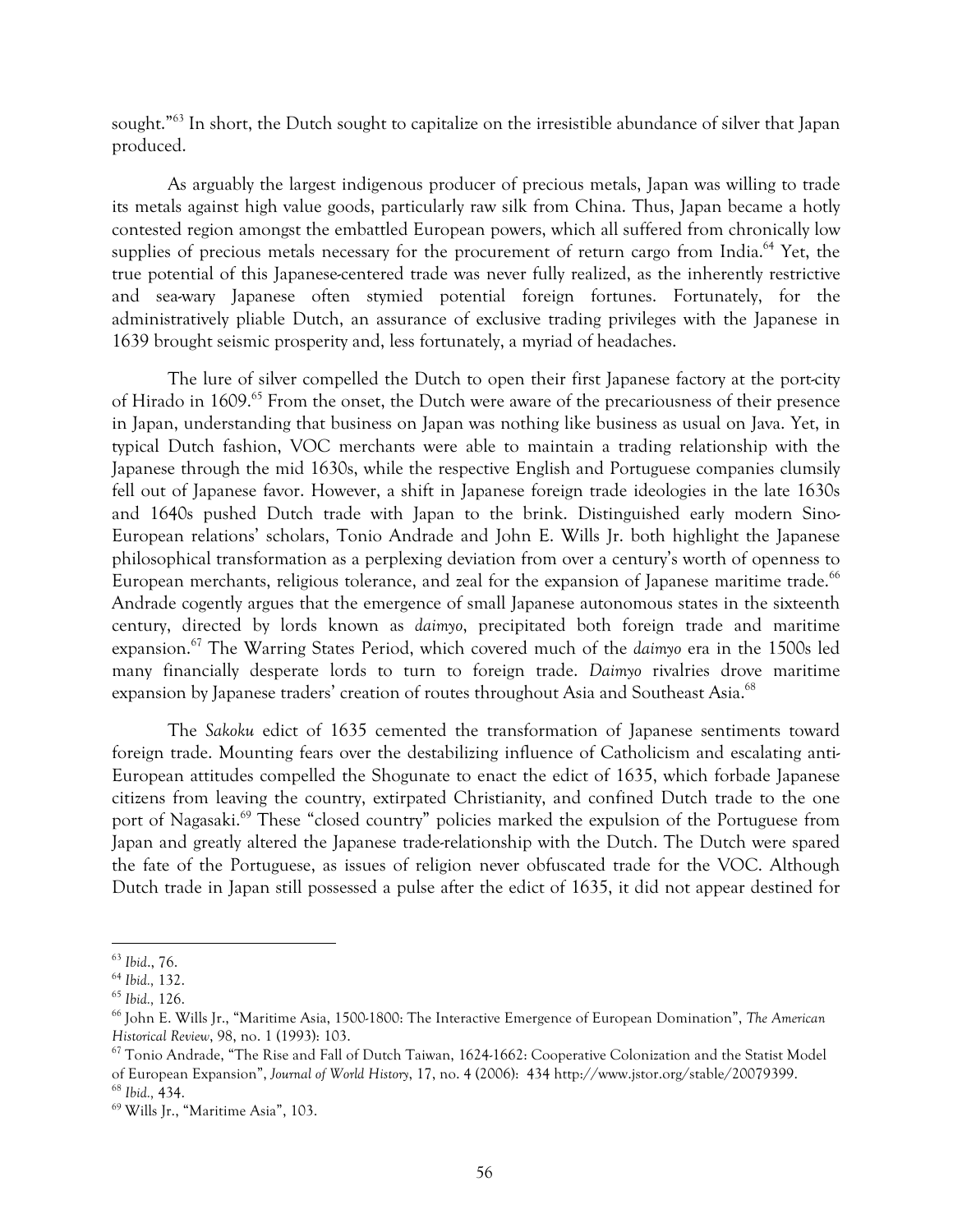success with operation in only one port. Indeed, as the only European presence left in Japan, the Dutch were subject to demeaning physical and social restrictions.

Prakash discusses the commercially injurious limitations the VOC faced at Nagasaki. "The restrictions…both in matters of cultural interaction with the Japanese as well as in those of trade, were both severe and humiliating and represented a total departure from [Asian trade] norms."<sup>70</sup> The number of Japanese allowed direct interaction with the Dutch was kept to a minimum, with trade as the sole purpose.<sup>71</sup> The transferring of languages between the Dutch and Japanese was prohibited, as all communication went through interpreters in Portuguese.<sup>72</sup> Commercial restrictions leveled upon the Dutch included a ban on the export of gold, the application of the *pancando* system, and the specification of days on which the Company could trade in Japan. Arguably the most constraining measure imposed upon the Dutch, the *pancando* system, a holdover from the days of sixteenth century Portuguese trade in Asia, placed pricing power on the Chinese raw silk imported by the VOC in the hands of the Nagasaki guild. Yet, despite these commercial and social impediments, the VOC maintained successful trade with Japan well into the middle of the eighteenth century. Thus, the Company's knack for adaption and perceptive assessment of indigenous administrative structures and customs was tested and verified in Japan.

Perhaps the most intriguing storyline of land claimed by the Dutch during the 1600s is that of Chinese Taiwan. By the early 1620s, the Dutch desperately sought to usurp the Portuguese as China's premier European trading partner. After an unsuccessful Dutch siege attempt on Macao in 1622 and subsequent occupation of the nearby Penghu Islands, Chinese officials offered Taiwan to the Dutch in 1624 and assured Sino trade opportunities there.<sup>73</sup> The ability of the VOC to contour to local circumstances so as to maximize revenue was glaringly evident in the tale of Taiwan. In 1629, the Dutch urged Chinese immigrants to plant sugarcane, providing them with plows, cattle, and money.74 What began as an experiment soon became the *modus operandi* for Taiwan, as a thriving, land-oriented economy emerged in the 1630s. In 1636, the ruling body of Dutch Taiwan, the Council of Formosa, invited swarms of Chinese settlers to Taiwan through an enticing four-year tax-free period. Within roughly a decade, the Dutch had transformed Taiwan from a strategically positioned jumping pad into a self-sufficient agricultural powerhouse. Indeed, by the mid 1640s, Taiwan was exporting sugar and rice to China and other locations for profit.<sup>75</sup>

A brief examination of the chief sources through which the Dutch drew revenue in Taiwan reveals the financial ingenuity of the island's economy. Andrade divides these sources into three categories. The first source of income for the Dutch was profits from Taiwanese goods sold abroad. This included Taiwanese sugar and deerskins, both of which demanded high prices in the Asian market.<sup>76</sup> The second came from a set of taxes the Company imposed upon the Chinese settlers.<sup>77</sup>

<sup>70</sup> Prakash, *Bullion for Goods*. 128. 71 *Ibid.,* 128.

<sup>&</sup>lt;sup>73</sup> Tonio Andrade, "The Company's Chinese Pirates: How the Dutch East India Company Tried to Lead a Coalition of Pirates to War against China, 1621-1662", *Journal of World History*, 15, no. 4 (2004): 423.

<sup>74</sup> Andrade, "The Rise and Fall of Dutch Taiwan", 437.

<sup>75</sup> *Ibid.,* 440.

<sup>76</sup> *Ibid.,* 440.

<sup>77</sup> *Ibid.,* 441.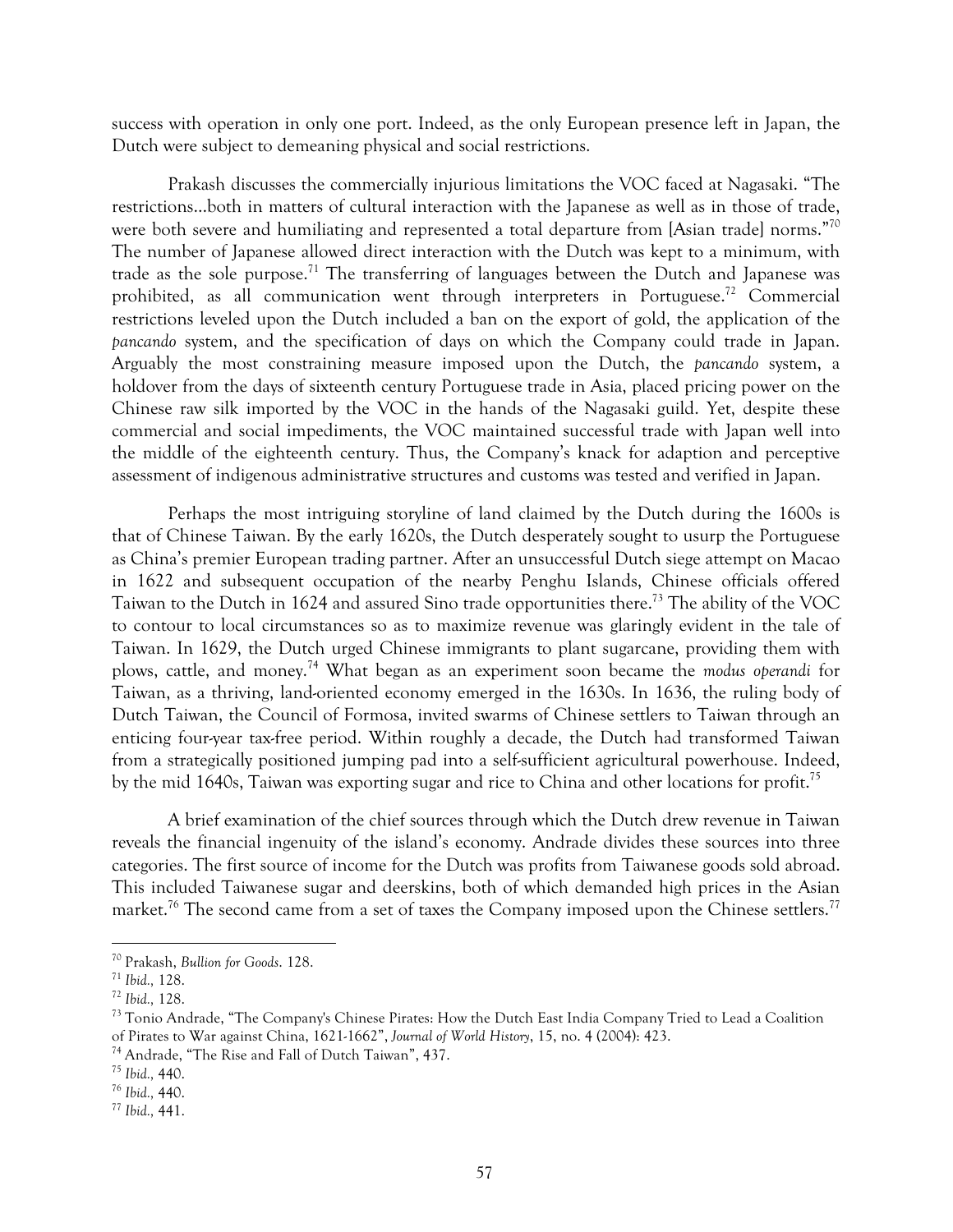The third and most significant category of income was various licenses the Dutch sold to the Chinese immigrants. These licenses ranged from the deer-hunting license, to fishing passes, to trade rights with the indigenous Taiwanese.78 Needless to say, these licenses fetched high prices from Chinese entrepreneurs.79 Dutch income on Taiwan had become entirely dependent on the Chinese settlers. Andrade posits that the Dutch revenue in Taiwan revealed, "that nearly all of the Company's profits came through Chinese intermediaries [, with] little revenue [coming] directly from aborigines or Dutch colonists."80 While Andrade accurately views this economic reliance on Chinese settlers as a precursor to the tensions that would culminate in Zhen Chenggong's successful invasion of Taiwan in 1662, the striking ability of the Dutch to fruitfully tailor motives, systems, and policy to indigenous circumstances is undeniable.

Since its inception, the VOC was always a revenue-seeking commercial enterprise. While the Company never strayed from this objective, the sovereignty afforded in the 1602 Charter threatened to cloud economic interests, as the Company also became a political entity. As VOC historian Reinout Vos asserts, the Company transformed "into a hybrid creature—at once commercial and political."81 Vos sees this creature as a "Janus: a two-faced figure with a merchant on its European side and its princely visage turned towards Asia."82 Vos' analysis is valid in that despite the overwhelming, potentially muddled course that this merchant-prince faced, financial success was a staple for nearly two centuries. The question this paper sought to answer was how exactly did the VOC balance this precarious, ostensible dichotomy of duties? As evidenced by the VOC legacy in Java, Japan, and Chinese Taiwan, this mercantile-political balance was maintained by Dutch adaptability. Whether it was through establishing or dissolving administrative structures, enforcing legal codes, or shifting economic motives, the Dutch seemed to grasp the notion that each territory was unique and thus required a responsive tailor-made form of the Company.

In examining the early modern European presence in Asia through the Dutch experience, three keys to prosperity emerge. Firstly, state backing, both financially, and politically was integral. While the VOC was a private company by name, it was in actuality, as Andrade states, "an official arm of the Dutch state."<sup>83</sup> Companies like the English East India Company suffered greatly during the seventeenth century from a complete lack of governmental financial support. The second ingredient to success in Asia was a focus on the intra-Asian trade market. Once the VOC gained entry in to this wildly profitable, highly practical market, the Company's foremost position was solidified. Thirdly, and most importantly, in order for a European nation to have<sup>84</sup> prospered in Asia, great attention must have been paid to local circumstances and customs. A haphazard, cursory assessment of indigenous conditions often resulted in expulsion, as evidenced by the Portuguese. The ability to not only properly evaluate local environments, but also to adapt to them, if necessary, gave the Dutch a tremendous edge. This flexibility opened new markets, new

<sup>78</sup> *Ibid.,* 441. 79 *Ibid.,* 441. 80 *Ibid.,* 441.

<sup>81</sup> Vos, *Gentle Janus, Merchant Prince*, 1. 82 *Ibid.,* 1.

<sup>83</sup> Andrade, "Rise and Fall of Dutch Taiwan", 435.